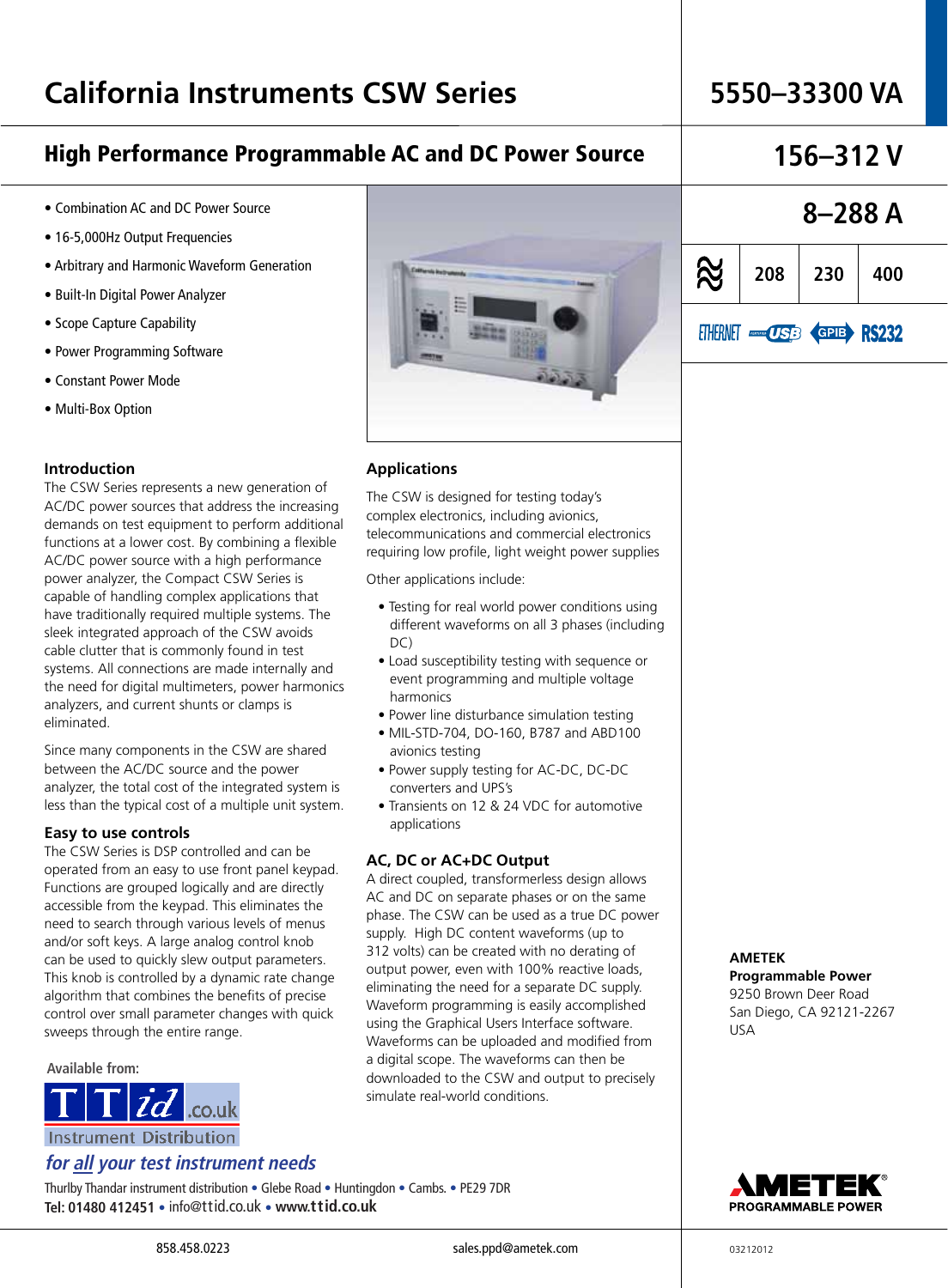## **Flexability in Power Ranges**

The CSW Series is based on a 5,550VA power source. The CSW features selectable Single or Three Phase output via front panel menu selection or via remote control interface. Utilizing Master / Auxilary arrangement the CSW offers the flexibility to paralled up to power levels of 33,300VA

## **High Crest Factor**

With a crest factor of up to 3.5:1; the CSW Series AC source can drive difficult nonlinear loads with ease. Since many modern products use switching power supplies, they have a tendency to pull high repetitive peak currents. The CSW5550 can deliver up to 41.5 Amps of repetitive peak current (156 V range) per phase



### **Harmonic Waveform Generation**

Using the latest DSP technology, the CSW Series programmable controller is capable of generating harmonic waveforms to test for harmonics susceptibility. The Windows Graphical User Interface program can be used to define harmonic waveforms by specifying amplitude and phase for up to 50 harmonics. The waveform data points are generated and downloaded by the GUI to the AC source through the remote interface. Up to 200 waveforms can be stored in nonvolatile memory and given a user defined name for easy recall.

### **Arbitrary Waveform Generation**





Harmonically distorted waveform.

Using the provided GUI program or custom software, the user also has the ability to define arbitrary AC waveforms. The arbitrary waveform method of data entry provides an alternative method of specifying AC anomalies by providing specific waveform data points. The GUI program provides a catalog of custom waveforms and also allows real-world waveforms captured on a digital oscilloscope to be downloaded to one of the many AC source's waveform memories. Arbitrary waveform capability is a flexible way of simulating the effect of real-world AC power line conditions on a unit under test in both engineering and production environments.

## **CSW Series - AC and DC Transient Generation**

The CSW Series controller has a powerful AC and DC transient generation system that allows complex sequences of voltage, frequency and waveshapes to be generated. This further enhances the CSW's capability to simulate AC line conditions or DC disturbances. When combined with the multiphase arbitrary waveform capabilities, the AC and DC output possibilities are truly exceptional. Transient generation is controlled independently yet time synchronized on all three phases. Accurate phase angle control and synchronized transient list execution provide unparalleled accuracy in positioning AC output events.

Transient programming is easily accomplished



Transient List Data Entry from the front panel.



Transient List Data Entry in GUI program.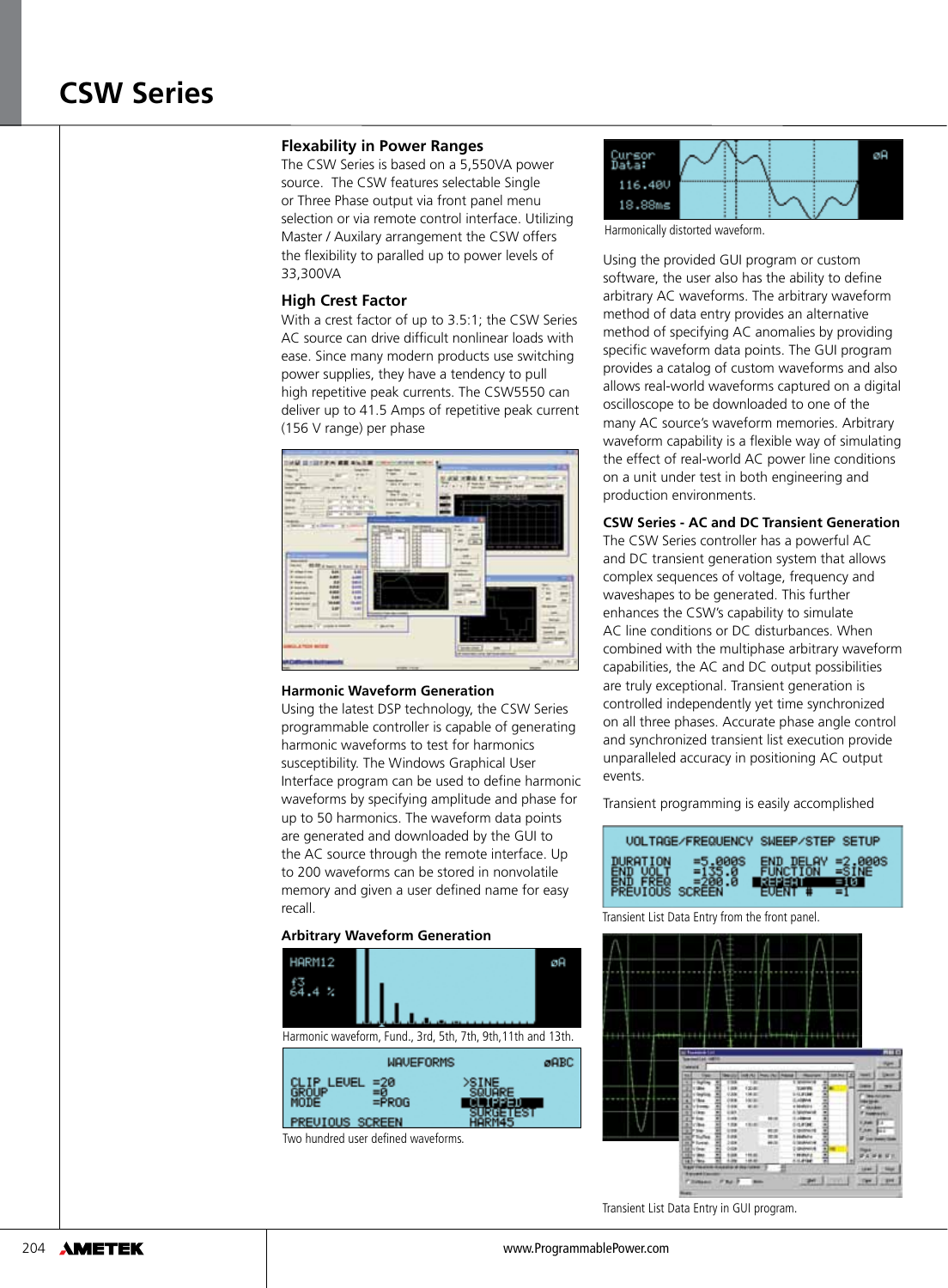## **CSW Series 5550–33300 VA**

from the front panel where clearly laid out menu's guide the user through the transient definition process.

The front panel provides a convenient listing of the programmed transient sequence and allows for transient execution Start, Stop, Abort and Resume operations. User defined transient sequences can be saved to non-volatile memory for instant recall and execution at a later time. The included Graphical User Interface program supports transient definitions using a spreadsheetlike data entry grid. A library of frequently used transient programs can be created on disk using this GUI program.

## **Harmonic Analysis**

The CSW Series provides detailed amplitude and phase information on up to 50 harmonics of the fundamental voltage and current (up to 16 kHz). Harmonic content can be displayed in both tabular and graphical formats on the front panel LCD for immediate feedback to the operator. Alternatively, the included GUI program can be used to display, print and save harmonic measurement data. Total harmonic distortion of both voltage and current is calculated from the harmonic data.



Absolute amplitude bar graph display of current harmonics with cursor positioned at the fundamental (CSW Display).



Voltage harmonic measurement table display in absolute values (CSW Display)

## **Waveform Acquisition**

The measurement system is based on real-time digitization of the voltage and current waveforms using a 4K deep sample buffer. This time domain information provides detailed information on both voltage and current waveshapes. Waveform acquisitions can be triggered at a specific phase angle or from a transient program to allow precise positioning of the captured waveform with respect to the AC source output.

The front panel LCD displays captured waveforms with cursor readouts. The included GUI program also allows acquired waveform data to be displayed, printed, and saved to disk.



Acquired three phase voltage waveforms display on PC.

## **Multi-Box Option**

In many applications high power is required for a small portion of the testing while a majority of the tests are performed at reduced power levels. The controller architecture of the CSW provides the end-user with a wide array of configuration options that often eliminate the need to purchase different AC or DC power systems to meet a variety of applications. The Multi-Box option is available which allows multiple channel systems to be separated into individually controlled stand alone power sources. By simply connecting the interface cable between multiple sources the hardware automatically sets itself to the system configuration offering Plug and Play performance. There is no need to modify configuration settings from the front panel or hardware jumpers located internally to the source. The multi-box feature is ideal for end-users planning to increase power levels or separate a system into multiple smaller sources.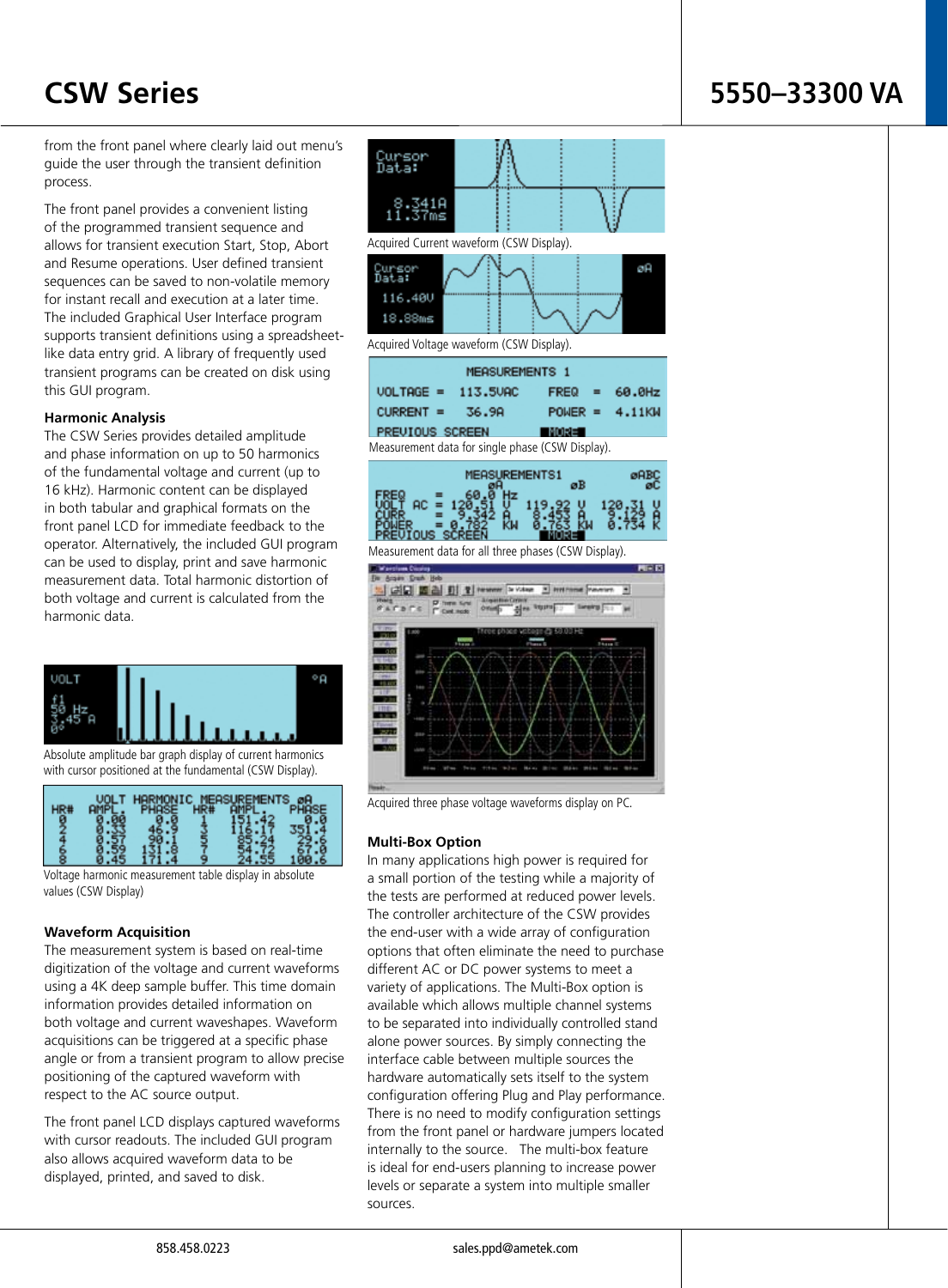## **CSW Series : Product Specifications**

| Input                                                                   |                                                                                                                                                                                                                           |
|-------------------------------------------------------------------------|---------------------------------------------------------------------------------------------------------------------------------------------------------------------------------------------------------------------------|
| <b>Voltage Ranges</b>                                                   | Factory configured 187 to 264 Vrms, 3ø L-L (3 wire), or 342 to 457 Vrms, 3ø L-L (4 wire). A chassis ground is also required.                                                                                              |
| Power Factor                                                            | PFC Input, 0.99PF                                                                                                                                                                                                         |
| Frequency Range                                                         | 47 to 440 Hz                                                                                                                                                                                                              |
| Efficiency                                                              | 70% min, at full load                                                                                                                                                                                                     |
| <b>Ride Through</b>                                                     | 10 ms minimum                                                                                                                                                                                                             |
| <b>Output</b>                                                           |                                                                                                                                                                                                                           |
| Power                                                                   | 5550 VA: 1ø or 3ø (systems up to 33,000 VA)                                                                                                                                                                               |
| AC or DC Output Voltage                                                 | 0 to 156 Vrms L-N, low range; 0 to 312 Vrms L-N, high range                                                                                                                                                               |
| <b>Current Per Phase</b>                                                | 16A to 115V in 156V range; 8A to 230V in 312V range per, 1850 VA module.                                                                                                                                                  |
| Power Factor of Load                                                    | 0 lagging to 0 leading (0-unity)                                                                                                                                                                                          |
| <b>Crest Factor</b>                                                     | 3.5:1 (peak output current to rms output current))                                                                                                                                                                        |
| Frequency Range                                                         | DC or 16Hz to 5 kHz. Specifications apply DC, 40Hz to 5kHz. For output frequencies greater than 1 kHz, the max slew rate<br>allowed is 1 kHz per second.                                                                  |
| <b>Max Total Harmonic Distortion</b>                                    | (Full Linear Load or No Load): 0.25% max, 40 to 100 Hz; 0.5% max to 500 Hz; and 1% max to 1 kHz plus 1%/kHz to 5 kHz                                                                                                      |
| <b>AC Noise Level</b>                                                   | >60 dB rms below full output voltage                                                                                                                                                                                      |
| Amplitude Stability With Remote Sense                                   | ±0.1% of full scale over 24 hours at constant line, load and temperature                                                                                                                                                  |
| Line Regulation                                                         | (DC, or 40 Hz to 5 kHz): $\pm$ 0.015% of full scale for a $\pm$ 10% input line change                                                                                                                                     |
| <b>Load Regulation</b>                                                  | $\pm$ 0.025% of full scale voltage for a full resistive load to no load; above 1 kHz, add $\pm$ 0%/kHz                                                                                                                    |
| <b>Voltage Accuracy</b>                                                 | ±0.1% of range. Above 1 kHz, add 0.2%/kHz. Add ±0.1% of full scale for "AC PLUS DC" mode. Valid for 5 to 156 Vrms and<br>10 to 312 Vrms at 25°C                                                                           |
| <b>Voltage Resolution</b>                                               | 1mV (0.1V) Full Scale                                                                                                                                                                                                     |
| Frequency Accuracy                                                      | $\pm 0.01\%$ at 25°C $\pm 0.001\%$ /°C                                                                                                                                                                                    |
| <b>Frequency Resolution</b>                                             | 16 Hz to 81.91 Hz (0.01 Hz)<br>81.90 Hz to 819 Hz (0.01 Hz)<br>820 Hz to 5000 Hz (1 Hz)                                                                                                                                   |
| Phase Accuracy, Phase-to-Phase<br><b>Balanced Linear Resistive Load</b> | $\pm$ 1% of Programmed value                                                                                                                                                                                              |
| <b>Phase Angle Resolution</b>                                           | $0.1^\circ$                                                                                                                                                                                                               |
| Remote Output Voltage Sense                                             | 5 Vrms total lead drop, max                                                                                                                                                                                               |
| <b>Common Intput and Outputs</b>                                        |                                                                                                                                                                                                                           |
| Remote Inhibit                                                          | A logic Low or High contact closure input to inhibit the outputs                                                                                                                                                          |
| <b>External Amplitude Modulation</b>                                    | 0 to 5 VRMS provides 0 to 20% output amplitude modulation $(\pm 2\%$ of full scale output).                                                                                                                               |
| <b>External Drive Input</b>                                             | Acts as Amplifier, 0 to 5 VRMS (DC to 5 kHz) or ±5 VDC input for zero to full scale programmed voltage output<br>$(\pm 2\%$ of full scale output). Individual inputs for an external signal for each of the three phases. |
| Remote Programming Voltage                                              | 0 to $\pm$ 7.07 VDC provides zero to full scale programmed voltage output<br>$(\pm 2\%$ of full scale output).                                                                                                            |
| External Input Impedance                                                | 40K (ohm symbol) for each of the three inputs.                                                                                                                                                                            |
| <b>Externaly Sync</b>                                                   | External Sync allows the output frequency of the AC source to be synchronized to an external TTL level clock signal.                                                                                                      |
| LKM                                                                     | Clock and Lock Master. Enables synchronizing outputs of two or more California Instruments sources, one acts as master.                                                                                                   |
| <b>LKS</b>                                                              | Clock and Lock Auxiliary                                                                                                                                                                                                  |
| Front Panel Trigger, BNC Connector                                      | Output available at the front panel BNC connector that provides a negative going pulse for any programmed voltage or frequency<br>change. The trigger can be reassigned as an output when running list transients.        |
| Front Panel Phase A, B and C,<br><b>BNC</b> connectors                  | These three outputs are representive of the programmed output waveform, magnitude and frequency. 0 to 4.86 Vrms represents 0 to<br>a full-scale output voltage.                                                           |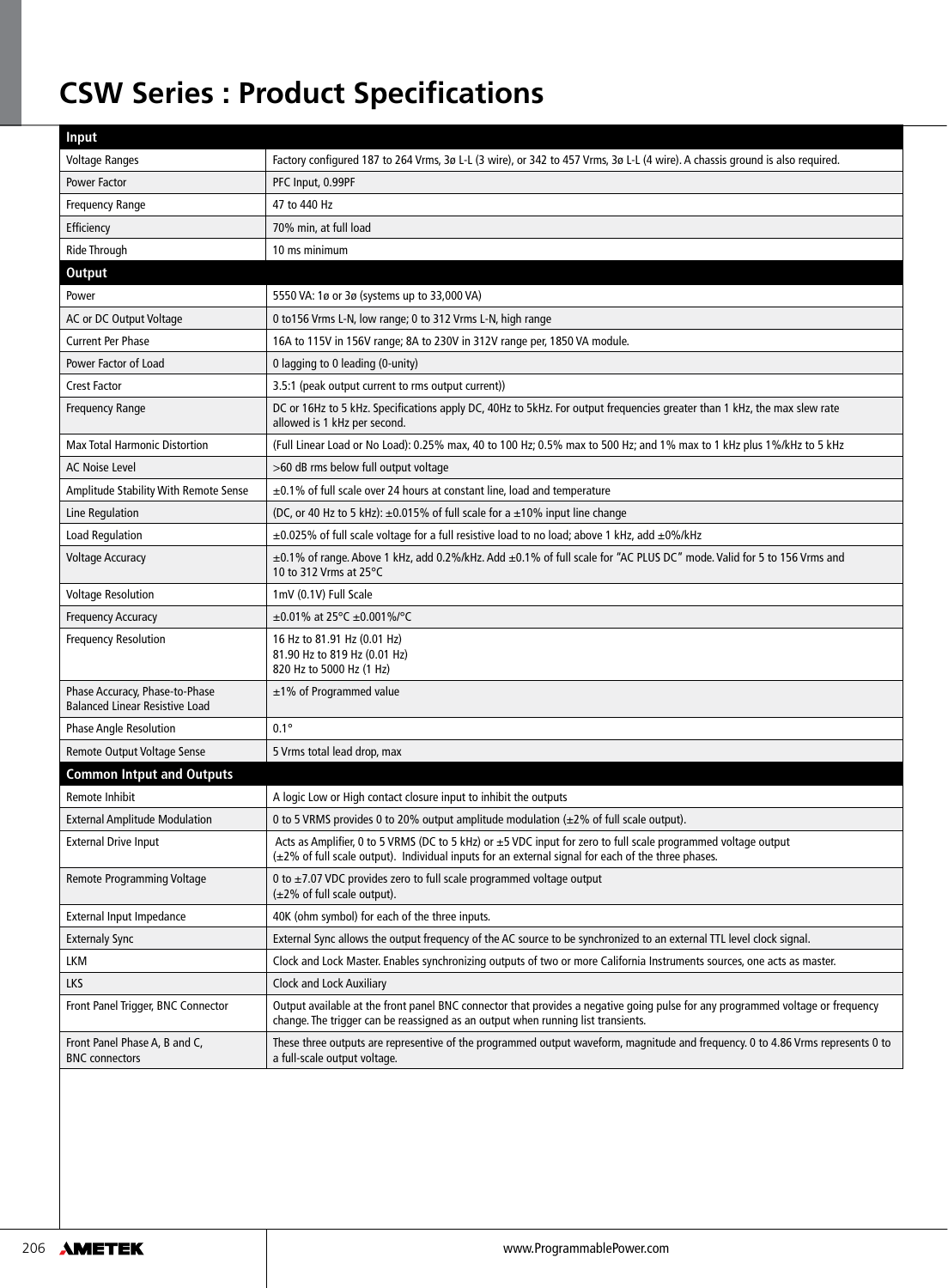## **CSW Series : Product Specifications**

## **5550–33300 VA**

| <b>Environmental</b>                                                                                                                                                                                                                                                                            |                                                                                |                                                                                                                                                                                                                                                                                                                  |                                         |                                 |                                   |                   |                   |                 |  |
|-------------------------------------------------------------------------------------------------------------------------------------------------------------------------------------------------------------------------------------------------------------------------------------------------|--------------------------------------------------------------------------------|------------------------------------------------------------------------------------------------------------------------------------------------------------------------------------------------------------------------------------------------------------------------------------------------------------------|-----------------------------------------|---------------------------------|-----------------------------------|-------------------|-------------------|-----------------|--|
| <b>Operating Temperature</b>                                                                                                                                                                                                                                                                    | 0°C to 45°C (32°F to 113°F)                                                    |                                                                                                                                                                                                                                                                                                                  |                                         |                                 |                                   |                   |                   |                 |  |
| Storage Temperature                                                                                                                                                                                                                                                                             | -40°C to 70°C (-40°F to 158°F)                                                 |                                                                                                                                                                                                                                                                                                                  |                                         |                                 |                                   |                   |                   |                 |  |
| Cooling                                                                                                                                                                                                                                                                                         | Air is drawn in from the top, bottom, and sides and exhausted through the rear |                                                                                                                                                                                                                                                                                                                  |                                         |                                 |                                   |                   |                   |                 |  |
| Humidity (Non-condensing)                                                                                                                                                                                                                                                                       | 0 to 85% at 25°C (77°F); derate to 50% at 40°C (104°F)                         |                                                                                                                                                                                                                                                                                                                  |                                         |                                 |                                   |                   |                   |                 |  |
| Altitude                                                                                                                                                                                                                                                                                        |                                                                                | Operating 10,000 ft, non operating 40,000 ft                                                                                                                                                                                                                                                                     |                                         |                                 |                                   |                   |                   |                 |  |
| <b>Physical</b>                                                                                                                                                                                                                                                                                 |                                                                                |                                                                                                                                                                                                                                                                                                                  |                                         |                                 |                                   |                   |                   |                 |  |
| <b>Dimensions</b>                                                                                                                                                                                                                                                                               | Width: 19" (483 mm)<br>Height: 8.75" (222 mm)<br>Depth: 23.5" (597 mm)         |                                                                                                                                                                                                                                                                                                                  |                                         |                                 |                                   |                   |                   |                 |  |
| Weight                                                                                                                                                                                                                                                                                          | CSW 5550 - 127 lbs (57.5 kg)                                                   |                                                                                                                                                                                                                                                                                                                  |                                         |                                 |                                   |                   |                   |                 |  |
| Shipping Weight - US                                                                                                                                                                                                                                                                            | CSW - 160 lbs (72 kg)                                                          |                                                                                                                                                                                                                                                                                                                  |                                         |                                 |                                   |                   |                   |                 |  |
| Note                                                                                                                                                                                                                                                                                            |                                                                                | Multi Chassis systems, dimension and weight are approximately x2, x3, x4, x5 and x6 CSW Specifications                                                                                                                                                                                                           |                                         |                                 |                                   |                   |                   |                 |  |
| <b>Measurements</b>                                                                                                                                                                                                                                                                             |                                                                                |                                                                                                                                                                                                                                                                                                                  |                                         |                                 |                                   |                   |                   |                 |  |
| Measurements - Standard<br>(AC Measurements)                                                                                                                                                                                                                                                    | Parameter                                                                      | Frequency                                                                                                                                                                                                                                                                                                        | Phase                                   | Voltage (AC)                    | Current (AC rms)                  | <b>Real Power</b> | Apparent<br>Power | Power<br>Factor |  |
|                                                                                                                                                                                                                                                                                                 | Range                                                                          | 45-81.91 Hz<br>82.0-819.1 Hz<br>> 819 Hz                                                                                                                                                                                                                                                                         | 45-100 Hz<br>100-1000 Hz                | $0 - 300V$                      | $0-50A$                           | 0-6 kW            | 0-6 kVA           | $0.00 - 1.00$   |  |
|                                                                                                                                                                                                                                                                                                 | Accuracy* $(\pm)$<br>1 ø mode (-1)                                             | $0.1% + 1$ digit                                                                                                                                                                                                                                                                                                 | $0.5^\circ$                             | $0.5\% + 250$ mV                | $0.1\% + 150$ mA                  | $0.15% + 9W$      | $0.15% + 9VA$     | $ 0.03\rangle$  |  |
|                                                                                                                                                                                                                                                                                                 | 3 ø mode (-3)                                                                  |                                                                                                                                                                                                                                                                                                                  | $2^{\circ}$                             |                                 | $0.1\% + 50$ mA                   | $0.15% + 3 W$     | $0.15% + 3 VA$    | 0.01            |  |
|                                                                                                                                                                                                                                                                                                 | Resolution*                                                                    | .01 Hz / 0.1 Hz / 1 Hz                                                                                                                                                                                                                                                                                           | $0.1^{\circ}$ / 1°                      | 10 mV                           | 1 <sub>mA</sub>                   | 1 W               | 1 VA              | 0.01            |  |
|                                                                                                                                                                                                                                                                                                 |                                                                                | * Accuracy specifications are in % of reading and apply above 100 counts. For multi-chassis configurations, current, power range and accuracy specifications are<br>times three. Power factor accuracy applies for PF > 0.5 and VA > 50% of max. Frequency measurement specification valid for output > 30 Vrms. |                                         |                                 |                                   |                   |                   |                 |  |
| <b>Constant Power AC Mode</b>                                                                                                                                                                                                                                                                   |                                                                                |                                                                                                                                                                                                                                                                                                                  |                                         |                                 |                                   |                   |                   |                 |  |
| <b>Harmonic Measurements</b>                                                                                                                                                                                                                                                                    | 16.0A<br>RMS Current<br>11.8A<br>8.0A<br>5.9A                                  | 115V                                                                                                                                                                                                                                                                                                             | per Phase<br>156V<br><b>RMS Voltage</b> | 5550 CSW Operating Area<br>230V | Low Range<br>- High Range<br>312V |                   |                   |                 |  |
| <b>Parameter</b>                                                                                                                                                                                                                                                                                | Range                                                                          |                                                                                                                                                                                                                                                                                                                  |                                         | Accuracy $( \pm )$              |                                   |                   | <b>Resolution</b> |                 |  |
| Frequency fundamental                                                                                                                                                                                                                                                                           | 16.00 - 1000 Hz                                                                |                                                                                                                                                                                                                                                                                                                  |                                         | 2 counts                        |                                   |                   | 0.01 Hz to 1 Hz   |                 |  |
| Frequency harmonics                                                                                                                                                                                                                                                                             | 32.00 Hz - 16 kHz                                                              |                                                                                                                                                                                                                                                                                                                  |                                         | $2^{\circ}$ typ.                |                                   | $0.5^\circ$       |                   |                 |  |
| Voltage                                                                                                                                                                                                                                                                                         | Fundamental                                                                    |                                                                                                                                                                                                                                                                                                                  |                                         | 0.25V                           |                                   | 0.01V             |                   |                 |  |
|                                                                                                                                                                                                                                                                                                 | Harmonic 2 - 50                                                                |                                                                                                                                                                                                                                                                                                                  |                                         | $0.25V + 0.1% + 0.1%$ /kHz      |                                   |                   | 0.01V             |                 |  |
| Current                                                                                                                                                                                                                                                                                         | Fundamental                                                                    |                                                                                                                                                                                                                                                                                                                  |                                         | 0.05A                           |                                   |                   | 0.01A             |                 |  |
|                                                                                                                                                                                                                                                                                                 | Harmonic 2 - 50                                                                |                                                                                                                                                                                                                                                                                                                  |                                         | $0.05A + 0.1% + 0.1%$ /kHz      |                                   |                   | 0.01A             |                 |  |
| Harmonics frequency range in three-phase mode is 32 Hz - 16 kHz. Accuracy specifications are multiplied by the number of power sources in multi-source systems with the<br>3-phase (30) or the number of sources times 3 in the 1-phase (10) mode . Measurement bandwidth is limited to 16 Khz. |                                                                                |                                                                                                                                                                                                                                                                                                                  |                                         |                                 |                                   |                   |                   |                 |  |
| Model                                                                                                                                                                                                                                                                                           | <b>CSW5550</b>                                                                 | CSW11100                                                                                                                                                                                                                                                                                                         |                                         | CSW16650                        | CSW22200                          | CSW17750          |                   | CSW33300        |  |
| Multiplier 30/1 0                                                                                                                                                                                                                                                                               | 1/3                                                                            | 2/6                                                                                                                                                                                                                                                                                                              |                                         | 3/9                             | 4/12                              | 5/15              |                   | 6/18            |  |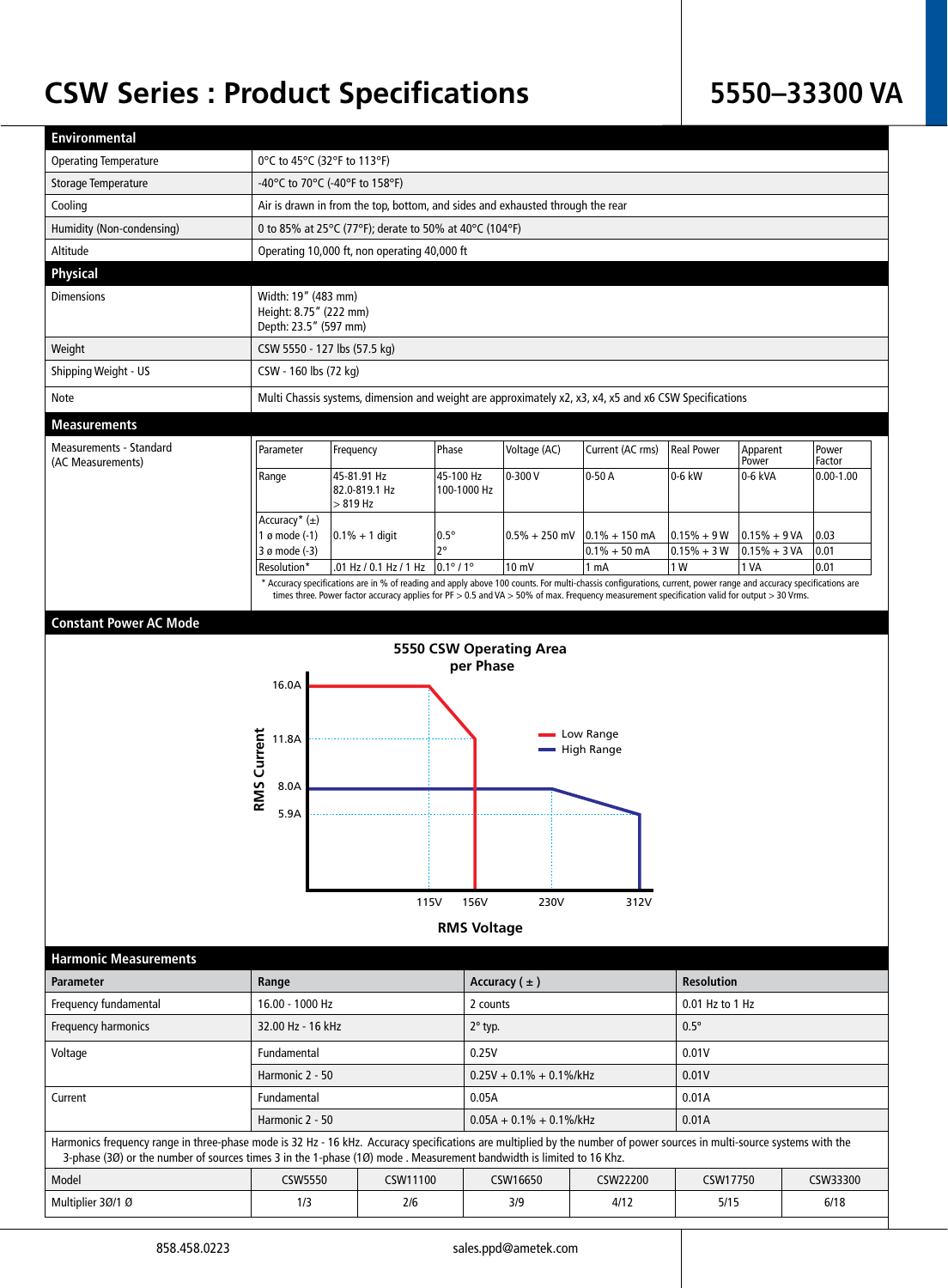## **CSW Series : Product Specifications**

| <b>Protection And Safety</b>                      |                                                                                                                                                                                                                                                                                      |  |  |
|---------------------------------------------------|--------------------------------------------------------------------------------------------------------------------------------------------------------------------------------------------------------------------------------------------------------------------------------------|--|--|
| Overvoltage Shutdown                              | Programmable for 15V to 255V peak, 156V range; 30V to 510V peak, 312V range                                                                                                                                                                                                          |  |  |
| Programmable Current Limit Shutdown               | Settable to 0.01 ARMS Resolution                                                                                                                                                                                                                                                     |  |  |
| Programmable Current Limit<br>with Timed Shutdown | Settable to 1% of range: the timeout is settable from 100 ms to 10s.                                                                                                                                                                                                                 |  |  |
| Over temperature Shutdown                         | Automatic, not programmable                                                                                                                                                                                                                                                          |  |  |
| <b>Regulatory Compliance</b>                      | • EN 61010<br>• EN 55011<br>• UL 3111<br>• EN 50082-2<br>• EN 61000-4-3, EN 61000-4-4<br>• FCC Part 15, Class A<br>$\bullet$ CE Mark<br>Designed to meet:<br>$\bullet$ EN 61010<br>• EN 55011<br>• UL 3111<br>• EN 50082-2<br>• EN 61000-4-3, EN 61000-4-4<br>• FCC Part 15, Class A |  |  |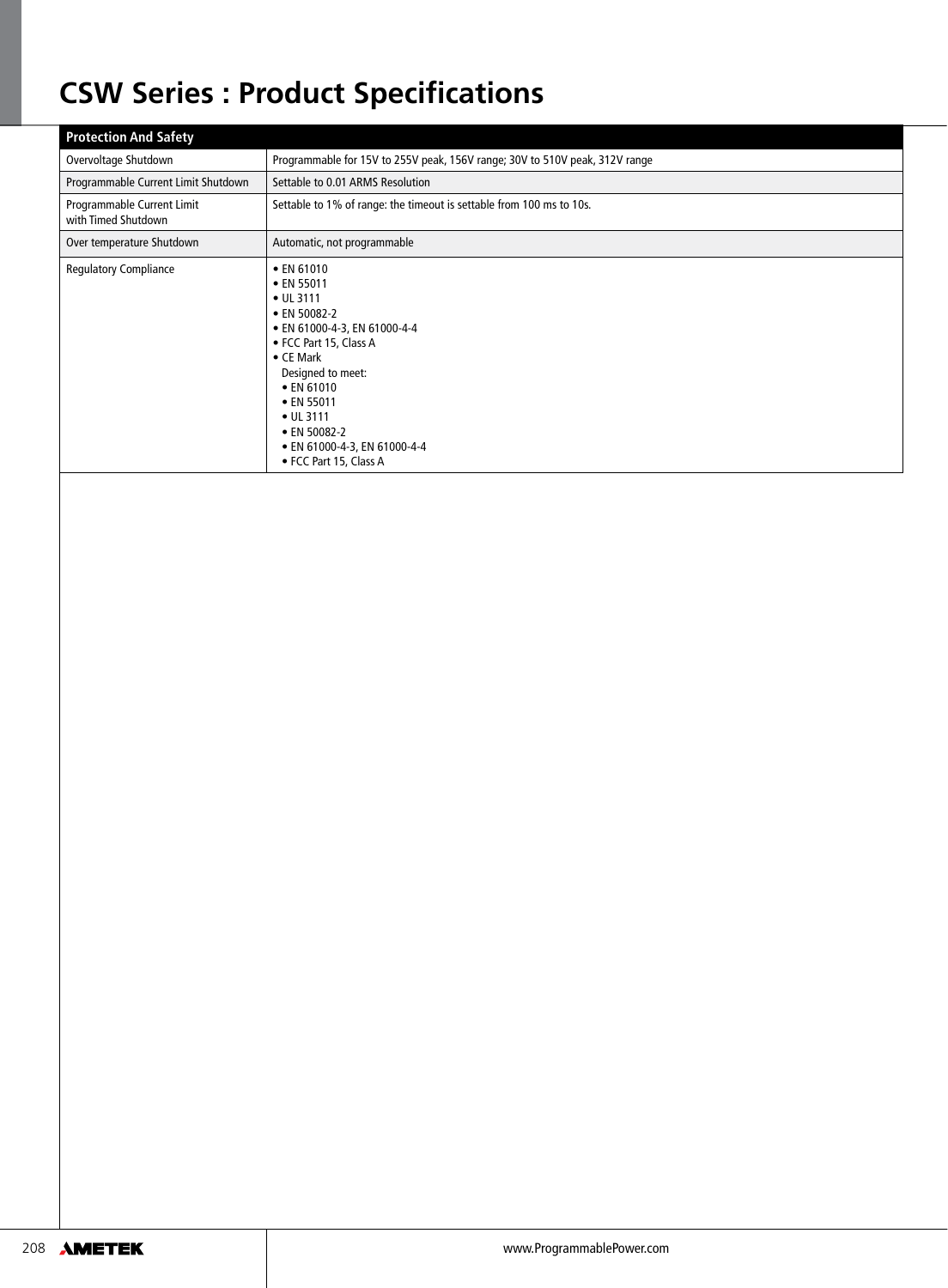## **5550–33300 VA**





**Rear View**